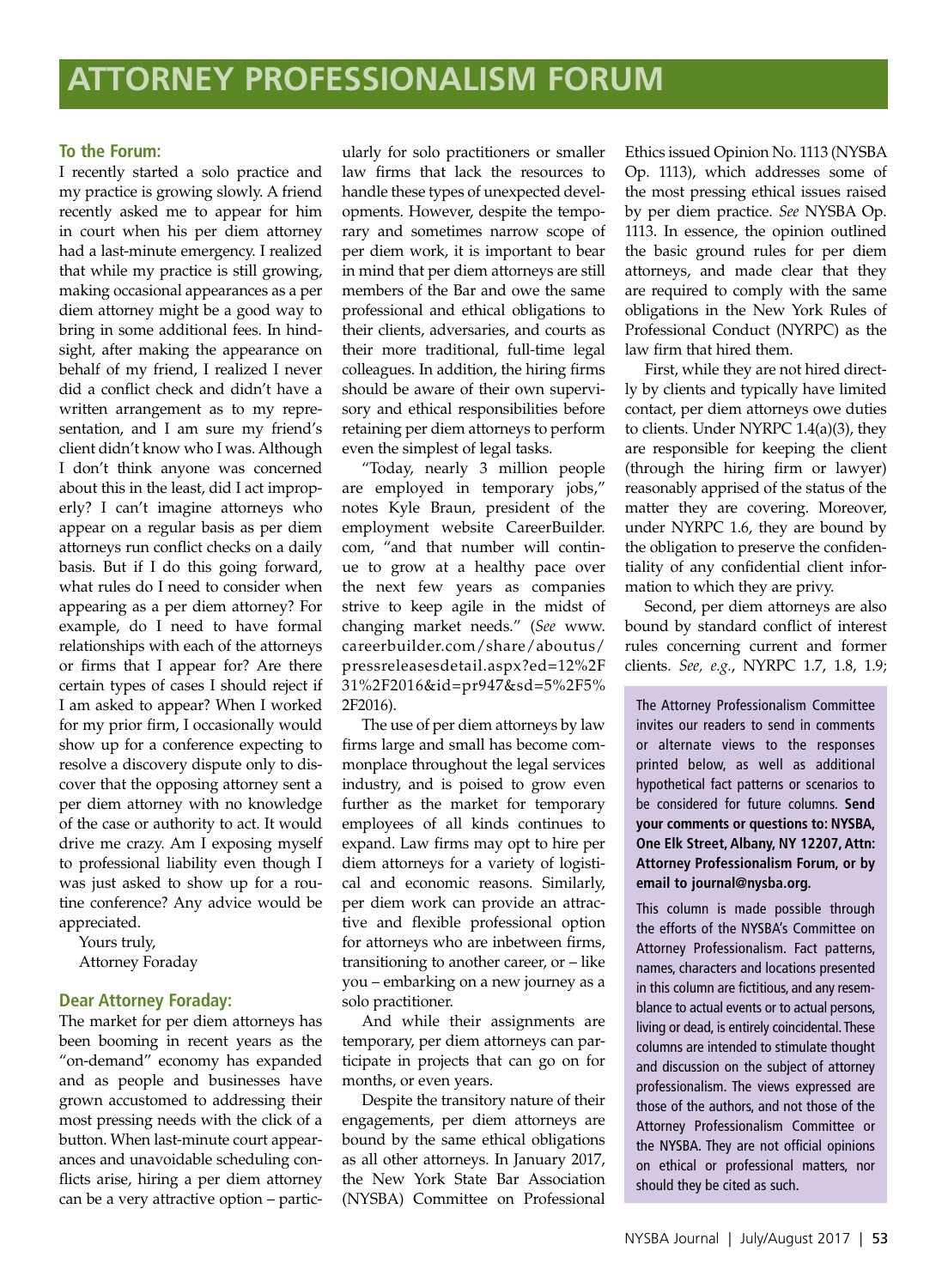*see also* NYSBA Op. 715 (1999) ("contract lawyers, like other lawyers, must comply with the conflicts rules with respect to current and former clients"). NYRPC 1.10(e)(3) imposes a sweeping mandate that a conflict check be performed by the hiring firm or attorney *anytime* the firm or attorney hires or associates with another attorney, and per diem attorneys are not exempt from this obligation. The rule requires *both* the hiring firm and the per diem lawyer to maintain a formal written record of prior engagements, and to implement a system by which proposed engagements can be checked against this formal written record. If a conflict is discovered, the per diem lawyer and the hiring firm or attorney must obtain client consent, or decline representation. Similarly, if a per diem attorney is hired in a limited capacity to cover a single appearance or to argue a specific motion, the per diem attorney cannot later appear on behalf of the adversary in that case or in one that is substantially related. *See* NYSBA Op. 1113; *see also* Am. Bar Assoc. Comm. on Ethics & Prof'l Responsibility, Formal Op. 88-356 (1988). Third, per diem attorneys owe duties of honesty and integrity to their adversaries and third parties. Under NYRPC 4.1, a per diem attorney must not make a false statement of fact or law to an adversary or any other third party. Under NYRPC 4.2, he or she must not discuss or otherwise communicate about the subject of the representation with a party they know to be represented by counsel unless they have that counsel's prior consent.

Fourth, per diem attorneys owe duties to the courts before which they appear. Pursuant to NYRPC 3.3(f) (1), when appearing before a court or tribunal, the per diem lawyer must comply with local rules of practice of the particular court or tribunal, just as the hiring law firm or attorney would. In NYSBA Op. 1113, the Committee confirmed that per diem attorneys are bound by the Uniform Rules for the Supreme Court and the County Courts, and noted that failure to comply with court rules can result in the imposition of sanctions and professional discipline.

Maintaining familiarity with the rules of all the courts in which a per diem attorney may appear can seem daunting, but doing so is essential to the per diem attorney's ability to uphold his or her obligations to the courts.

And finally, like all members of the Bar, per diem attorneys owe their clients general duties of competency and diligence. NYRPC 1.1 provides that any lawyer appearing in a given matter – including per diem attorneys – should be competent and well-versed in whatever knowledge is required for the particular appearance or assignment. Under 22 N.Y.C.R.R. § 202.12(b), attorneys attending preliminary conferences must be "thoroughly familiar with the action and authorized to act on behalf of the party" on behalf of whom they are appearing, and "sufficiently versed in matters relating to their clients' technological systems to discuss competently all issues relating to electronic discovery." Rule 1(a) of the Commercial Division, 22 N.Y.C.R.R. §  $202.70(g)$ , takes it one step further, and requires that all counsel who appear before the Commercial Division to be "fully familiar with the case and authorized to enter into substantive and procedural agreements on behalf of their clients." *See* NYSBA Op. 1113. In other words, the ethical bar for competency and diligence will not be lowered for per diem attorneys, regardless of the circumstances of their retention.

Where per diem attorneys fail to comply with their ethical obligations, they may be subject to sanctions. *See, e.g.*, 22 N.Y.C.R.R. § 130-2.1(a) (imposing sanctions and awarding costs and fees upon an attorney who fails to appear at a court-scheduled matter without good cause). In one incident in New York County, a per diem attorney agreed to appear at two conferences, in two separate cases, on the same morning. After he failed to appear on time at one of the two conferences, the preliminary conference was adjourned. However, on the adjournment date, the per diem attorney failed to appear for a second time, claiming that he had not been retained by the hiring firm to appear on the adjournment date. Nevertheless,

the court imposed an \$800 sanction on the per diem attorney. While the sanction was eventually vacated, the court made clear in its opinion that both the attorney of record and per diem counsel owed the same professional and ethical obligations to the court and their client, noting that "responsibility attaches once any agreement, action or appearance is taken in furtherance of the representation." *George Constant, Inc. v. Berman*,N.Y.L.J., Dec. 3, 2003, at 18, col. 1 (Sup. Ct., N.Y. Co.).

The hiring of per diem attorneys can also give rise to important, and sometimes novel, ethical issues for the law firms that retain them. First and foremost, the hiring attorney or law firm remains counsel of record and retains full responsibility for the per diem's work for the duration of the per diem attorney's involvement – just as they would for any other full-time associate. *See* NYRPC 5.1 (requiring that all New York law firms properly supervise subordinates); *see also In re Berkman,* 55 A.D.3d 114, 116 (2d Dep't 2008) (attorney's failure to adequately supervise lawyers in his firm to whom he delegated responsibilities violated rules of professional conduct). In other words, throughout the course of the per diem attorneys' engagement, the hiring attorney or law firm must monitor and ensure the quality of their work product, and their compliance with applicable ethical rules.

In addition, the hiring law firms are required to obtain client consent before a per diem attorney may exercise his or her professional discretion with respect to substantive and/or strategic aspects of the representation. In 2015, the NYSBA specifically amended the Comments to NYRPC 1.1 to, among other things, make clear that a firm "should ordinarily obtain client consent before contracting with an outside lawyer to perform substantive or strategic legal work on which the lawyer will exercise independent judgment without close supervision or review by the referring lawyer." NYRPC 1.1, Comment 6A. By contrast, client consent "may not be necessary for discrete and limited tasks supervised closely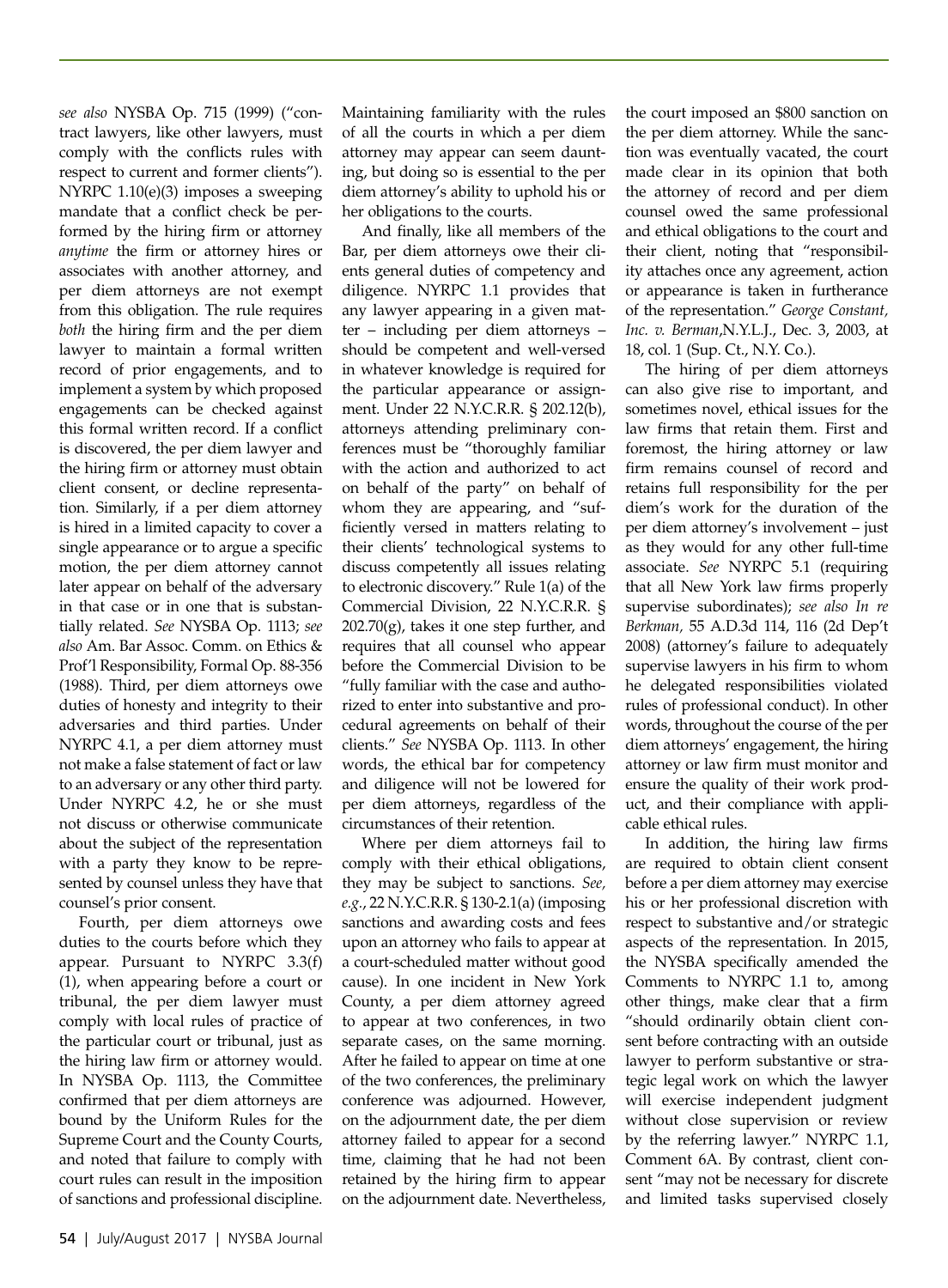by a lawyer in the [hiring] firm" such as "an outside lawyer [hired] on a per diem basis to cover a single court call or a routine calendar call."

For example, the firm employing the per diem attorney may not need to obtain client consent before the per diem attorney can exercise his or her judgment with respect to a ministerial issue of largely logistical significance, such as the scheduling of a conference or the setting of a procedural deadline. Therefore, when the hiring attorney or law firm reasonably anticipates that a court appearance will be simple or non-substantive, there may be no need to obtain client consent before sending a per diem attorney to cover the appearance. On the other hand, if the hiring attorney or law firm has reason to expect that the court appearance will involve substantive arguments, require strategic decision-making, or expose the per diem attorney to highly confidential client information, the hiring attorney or law firm has a professional duty to obtain consent from the client. *See also*  NYRPC 1.1, Comment 7A ("if the outside lawyer will have a more material role and will exercise more autonomy and responsibility, then the retaining lawyer usually should consult with the client . . . whenever the retaining lawyer discloses a client's confidential information to lawyers outside the firm, the retaining lawyer should comply with Rule 1.6(a)").

Law firms also have ethical obligations with respect to how their clients are billed for the work performed by per diem attorneys. In 2009, New York adopted NYRPC 1.5(g)(2), which requires New York firms to first obtain written consent from the client before hiring per diem attorneys if the firm intends to divide its fees with the per diem attorney. The rule further requires New York firms to disclose the rate at which their per diem attorneys will be paid. This disclosure can be made to the client in either the initial retainer agreement, in a written notice, or in the client's billing statement. However, when a per diem attorney's rate is merely billed to the client on an hourly or fixed-fee basis, client consent is not required. *See* NYSBA Op. 1113 ("[W]e do not believe that Rule 1.5(g) applies where a hiring lawyer is hiring a per diem lawyer on an hourly or fixed fee basis that is based on the fair value of the work and that is similar to what the hiring lawyer would pay an employee of the firm.").

As you can see, the hiring of per diem attorneys can give rise to a wide range of potentially thorny ethical issues. It is therefore crucial for both per diem attorneys and the law firms that hire them to familiarize themselves with the nuances of per diem practice, and understand their respective obligations under the NYRPC. When used properly, per diem attorneys can provide a useful and cost-efficient alternative for law firms and clients alike. But if per diem attorneys and the firms that hire them fail to contemplate how their ethical obligations apply in the context of a per diem retention, they may be subject to professional sanctions and left with an unhappy client.

Sincerely, The Forum by Vincent J. Syracuse, Esq. (syracuse@thsh.com) Carl F. Regelmann, Esq. (regelmann@thsh.com) Richard W. Trotter (trotter@thsh.com) Amanda Leone, Esq. (leone@thsh.com) Tannenbaum Helpern Syracuse & Hirschtritt LLP

# **QUESTION FOR THE NEXT ATTORNEY PROFESSIONALISM FORUM**

I am dealing with an adversary who communicates very differently than I do. We had a discovery dispute and I would spend time drafting specific letters with references to statutes, case law, and bates numbered documents. After I would send out the letters, I would immediately get back a vague one paragraph response that didn't address any of the issues I raised. I tried calling him, but his number always went directly to voicemail and he would only respond, days later, with another vague email. I expressed my frustration with the attorney and finally received an email saying that due to my "excessive" communications with him, he was sending me a list of "rules" that I was supposed to follow going forward. Some of the rules seemed outlandish: "1) Do not call or leave messages on my voicemail unless it is to notify me of an Order to Show Cause or some other emergency relief being sought (in which case, the phone call is MANDATORY); 2) You must copy my client on all e-mail communications to me; 3) You may not copy or blind copy your own client to e-mails to me and my client; 4) Do not follow up on any communications with me until I have had a week to respond." Can an attorney dictate rules for how another attorney communicates with them? Even if I ignore these rules, what can I do to deal with an attorney who is so difficult and non-responsive?

While I am on the subject of attorney communications, I just learned that one of my clients was getting a "second opinion" from another attorney about a case I am handling. I am not sure how this new attorney met my client, but I know that her firm advertises heavily in our area for giving second opinions on pending cases and there was recently an article in the law journal that one of our motions was partly denied. I am concerned because I have no idea what this attorney is telling my client and she might be bad-mouthing me in the hopes of taking over the case. This firm's business model appears to be based upon taking over cases from other attorneys and does not have a very good reputation in the local legal community. Can I ask my client about what the other attorney is saying about the case? Can I warn my client that there are rules about how attorneys solicit clients and that the other attorney may have violated them? Can I contact the other attorney to explain some of the legal aspects of the case that my client may not fully grasp? Even if I can talk to my client or this other attorney, should I?

Very truly yours, Attorney Worrywart